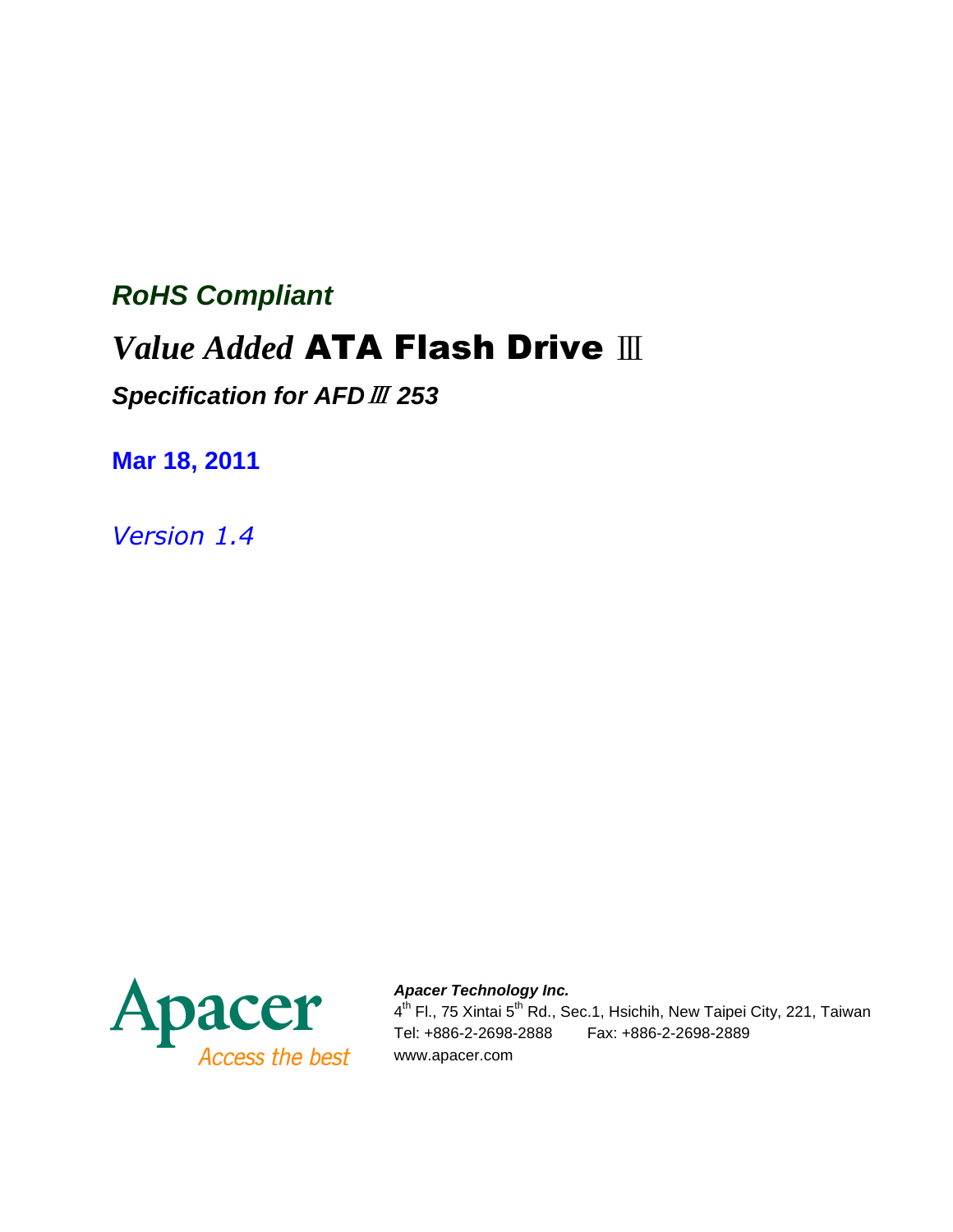

## Features:

- **Standard ATA/IDE bus interface** 
	- ATA command set compatible
		- ATA operating mode supports up to: PIO Mode-4 Multiword DMA Mode-2 Ultra DMA Mode-4
- **Connector type**  – 44-pin male
- **Low power consumption (typical)** 
	- Supply voltage: 5V<br>– Active mode: 138m
	- Active mode: 138mA
	- Sleep mode: 2000µA
- **Performance** 
	- Sustained read: Up to 35 MB/sec
	- Sustained write: Up to 20 MB/sec
- **Capacity** 
	- 256, 512 MB
	- 1, 2, 4, 8, 16, 32, 64 GB
- **NAND Flash Type: SLC**

**\***Extended Temperature

- **Temperature ranges** 
	- Operation: Standard: 0°C to 70°C ET\*: -40 $\mathbb C$  to 85 $\mathbb C$
	- $-$  Storage: -40°C to 100°C
- **Flash management** 
	- **Intelligent endurance design**  Advanced wear-leveling algorithms S.M.A.R.T. technology Built-in hardware ECC Enhanced data integrity
	- **Intelligent power failure recovery** 
		- **Enhanced security level**  Secure protection zone ATA Secure Erase
- **RoHS compliant**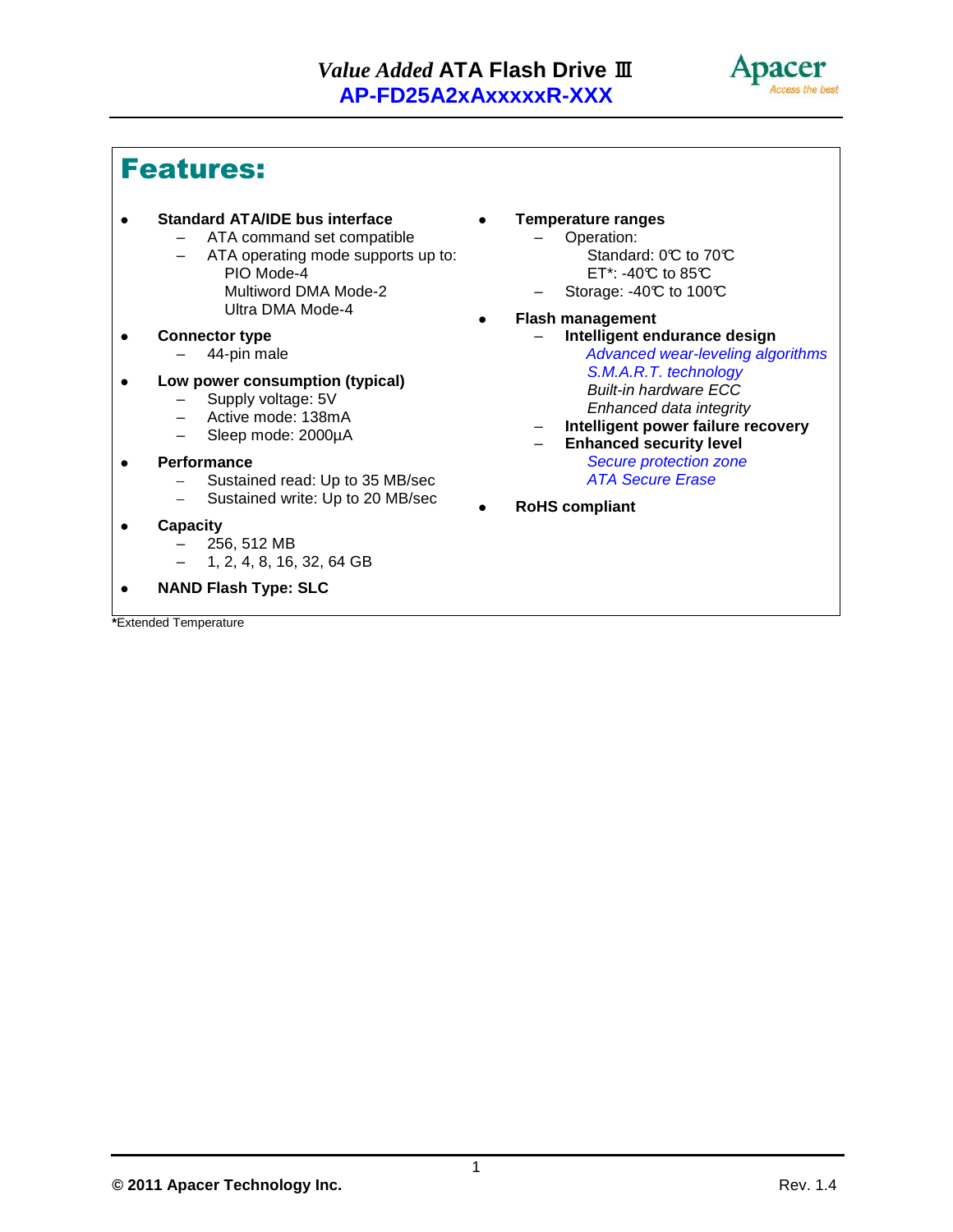

# **Table of Contents**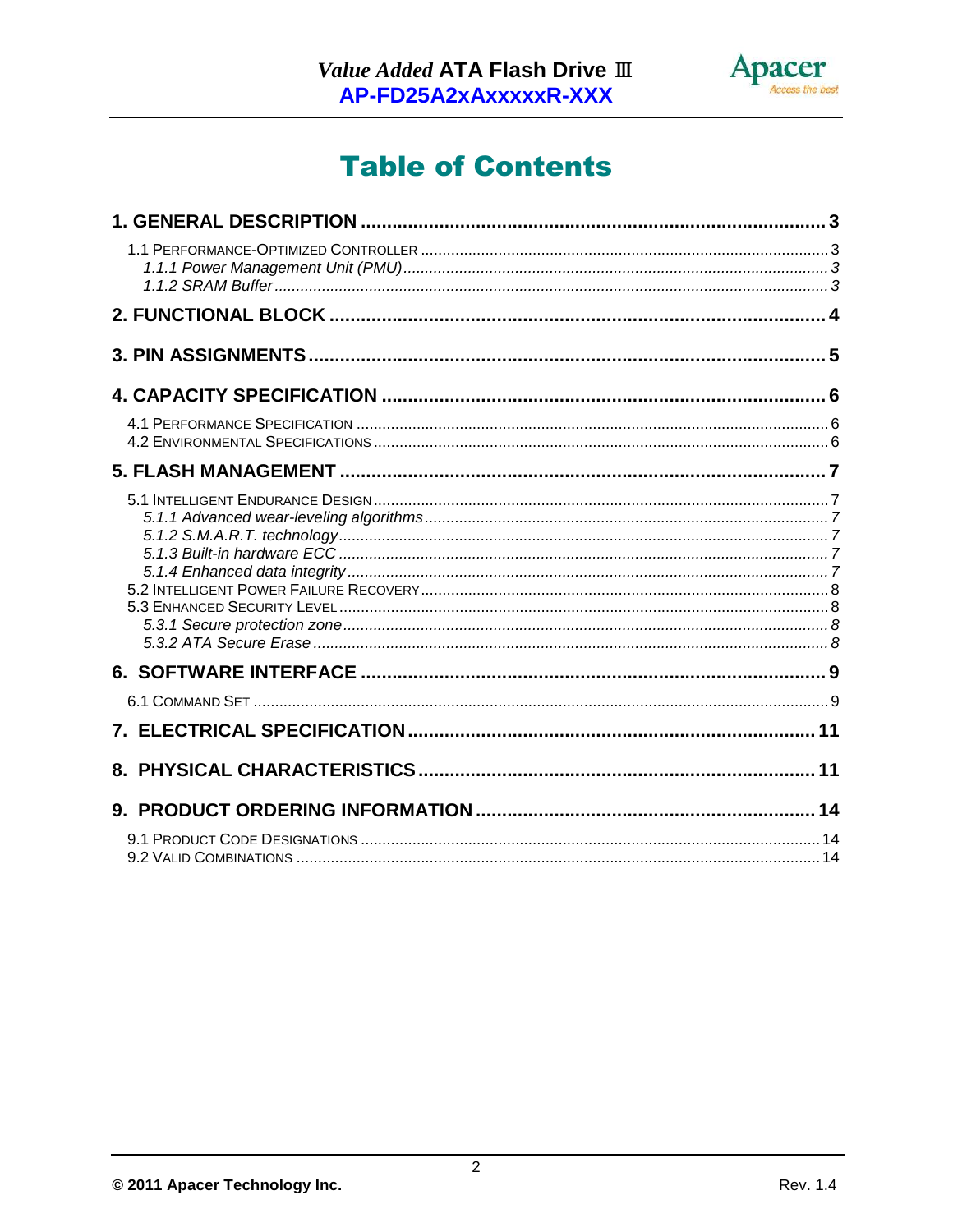

# 1. General Description

Apacer's ATA-Flash Drive (AFD) is a high-performance, solid state drive (SSD) designed to replace a conventional IDE hard disk drive. AFD supports standard ATA/IDE protocol and can be plugged into a standard IDE connector commonly found in desktop or portable PCs. It is more rugged, reliable and power-efficient compared to the mechanical hard drive and is designed for use in rugged laptops, military devices, thin clients, Point of Sale (POS) terminals, telecom, medical instruments, surveillance systems and industrials PCs. AFD also offers users selectable Master/Slave operation through an external jumper setting. Apacer AFD Series is the best drop-in replacement for high-maintenance HDD where reliability is a major concern.

AFD includes a built-in microcontroller and file management firmware that communicates through with the ATA standard interfaces. This means the AFD does not require any additional or proprietary host software such as the Flash File System (FFS) and Memory Technology Driver (MTD) software. AFD is designed to work at 5 Volts, support the standard ATA/IDE protocol up to PIO Mode-4, Multiword DMA Mode-2, and Ultra DMA Mode-4 interfaces, and use a standard ATA driver that fits to all major operating systems such as Microsoft's Windows series, Mac OS family, and UNIX variants

Featuring technologies as Advanced Wear-leveling algorithms, S.M.A.R.T, Enhanced Data Integrity, Intelligent Power Failure Recovery, Secure Protection Zone and ATA Secure Erase, Apacer's ADM assures users of a versatile device on data storage.

### **1.1 Performance-Optimized Controller**

The heart of an ATA-Flash Drive is the ATA controller, which translates standard ATA signals into the data and controls of the flash media. This proprietary ATA controller is specifically designed to attain high data throughput from the host to the flash.

#### **1.1.1 Power Management Unit (PMU)**

The power management unit (PMU) controls the power consumption of the ATA-Flash Drive controller. It can dramatically extend product battery life by leaving the idle part of the circuitry into sleep mode. The PMU has zero wake-up latency.

#### **1.1.2 SRAM Buffer**

The SRAM buffer is a key contributor to the ATA controller performance. It optimizes data writes to the flash.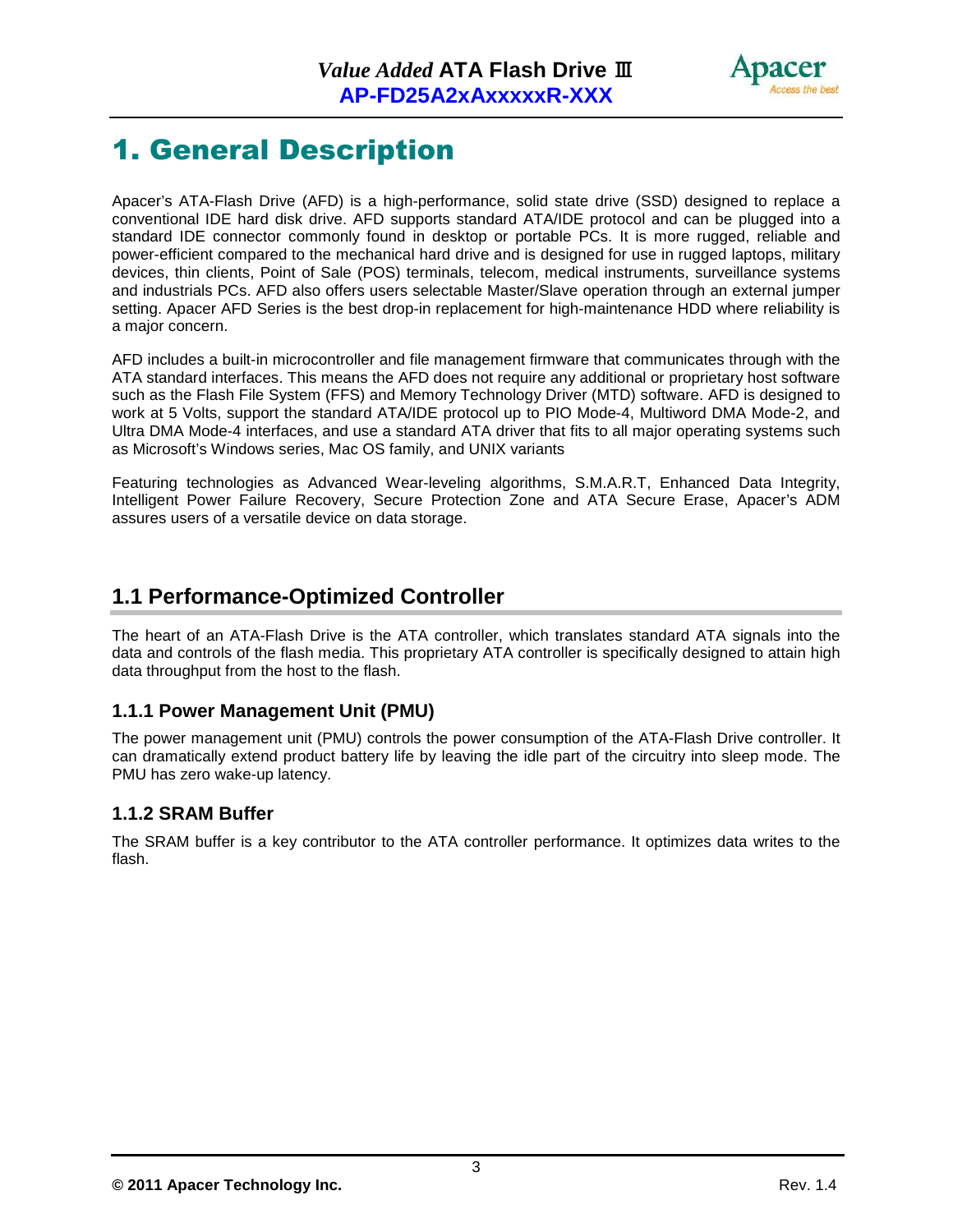

# 2. Functional Block

The ATA-Flash Drive (AFD) includes the ATA controller and flash media, as well as the ATA standard interface. Figure 2-1 shows the functional block diagram.



**Figure 2-1:** ATA-Flash Drive functional block diagram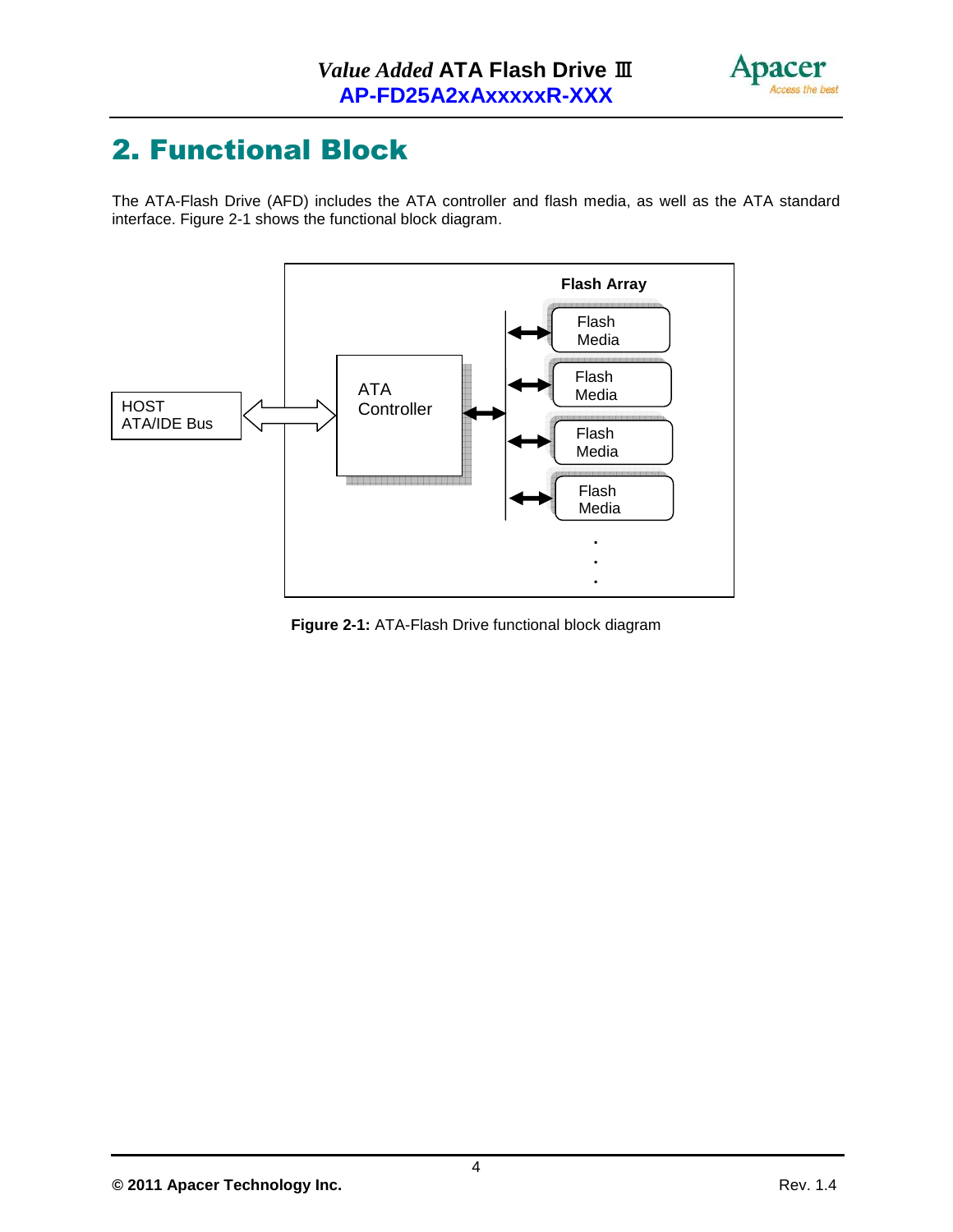

# 3. Pin Assignments

Table 3-1 lists the pin assignments with respective signal names for the 44-pin configuration. A "#" suffix indicates the active low signal. The pin type can be input, output or input/output.





**Table 3-1:** Pin assignments for the 44-pin configuration

| Pin No.                 | <b>Signal Name</b>                         | <b>Pin Type</b>  | I/O Type            | Pin No.                 | <b>Signal Name</b> | <b>Pin Type</b>          | I/O Type            |
|-------------------------|--------------------------------------------|------------------|---------------------|-------------------------|--------------------|--------------------------|---------------------|
|                         | RESET#                                     |                  | 12U                 | $\mathbf{2}$            | GND                |                          | Ground              |
| $\overline{\mathbf{3}}$ | D7                                         | $\overline{1/O}$ | 11Z, O <sub>2</sub> | $\overline{\mathbf{4}}$ | D <sub>8</sub>     | $\overline{1/O}$         | 11Z, O <sub>2</sub> |
| $\overline{\mathbf{5}}$ | D <sub>6</sub>                             | I/O              | 11Z, O <sub>2</sub> | 6                       | D <sub>9</sub>     | I/O                      | 11Z, O <sub>2</sub> |
| $\overline{\mathbf{7}}$ | D <sub>5</sub>                             | I/O              | 11Z, O <sub>2</sub> | 8                       | D <sub>10</sub>    | I/O                      | 11Z, O <sub>2</sub> |
| $\boldsymbol{9}$        | D <sub>4</sub>                             | I/O              | 11Z, O <sub>2</sub> | 10                      | D <sub>11</sub>    | I/O                      | 11Z, O <sub>2</sub> |
| 11                      | D <sub>3</sub>                             | I/O              | 11Z, O <sub>2</sub> | 12                      | D <sub>12</sub>    | I/O                      | 11Z, O <sub>2</sub> |
| 13                      | D <sub>2</sub>                             | I/O              | 11Z, O <sub>2</sub> | 14                      | D <sub>13</sub>    | I/O                      | 11Z, O <sub>2</sub> |
| 15                      | D <sub>1</sub>                             | I/O              | 11Z, O <sub>2</sub> | 16                      | D14                | I/O                      | 11Z, O <sub>2</sub> |
| 17                      | D <sub>0</sub>                             | I/O              | 11Z, O <sub>2</sub> | 18                      | D <sub>15</sub>    | I/O                      | 11Z, O <sub>2</sub> |
| 19                      | <b>GND</b>                                 | $\blacksquare$   | Ground              | 20                      | <b>NC</b>          | $\blacksquare$           |                     |
| $\overline{21}$         | <b>DMARQ</b>                               | $\circ$          | O <sub>1</sub>      | 22                      | <b>GND</b>         |                          | Ground              |
| 23                      | IOWR#                                      |                  | 12Z                 | 24                      | <b>GND</b>         | $\overline{\phantom{a}}$ | Ground              |
| 25                      | IORD#<br>HDMARDY#<br>HSTROBE#              |                  | 12Z                 | 26                      | <b>GND</b>         |                          | Ground              |
| 27                      | <b>IORDY</b><br>DDMARDY#<br><b>DSTROBE</b> | $\circ$          | O <sub>1</sub>      | 28                      | <b>CSEL</b>        | I                        | 11U                 |
| 29                      | DMACK#                                     |                  | $12U -$             | 30                      | <b>GND</b>         | $\blacksquare$           | $\blacksquare$      |
| 31                      | <b>INTRQ</b>                               | O                | O <sub>1</sub>      | 32                      | <b>IOCS16#</b>     | O                        | O <sub>2</sub>      |
| 33                      | A <sub>1</sub>                             |                  | 11Z                 | 34                      | PDIAG#             | I/O                      | <b>I1U, O1</b>      |
| 35                      | A <sub>0</sub>                             |                  | 11Z                 | 36                      | A2                 |                          | 11Z                 |
| 37                      | CS1FX#                                     |                  | 12Z                 | 38                      | CS3FX#             |                          | 12Z                 |
| 39                      | DASP#                                      | I/O              | <b>I1U, O6</b>      | 40                      | <b>GND</b>         | $\blacksquare$           | Ground              |
| 41                      | <b>VDD</b>                                 | $\blacksquare$   | Power               | 42                      | <b>VDD</b>         | $\blacksquare$           | Power               |
| 43                      | <b>GND</b>                                 |                  | Ground              | 44                      | <b>NC</b>          |                          |                     |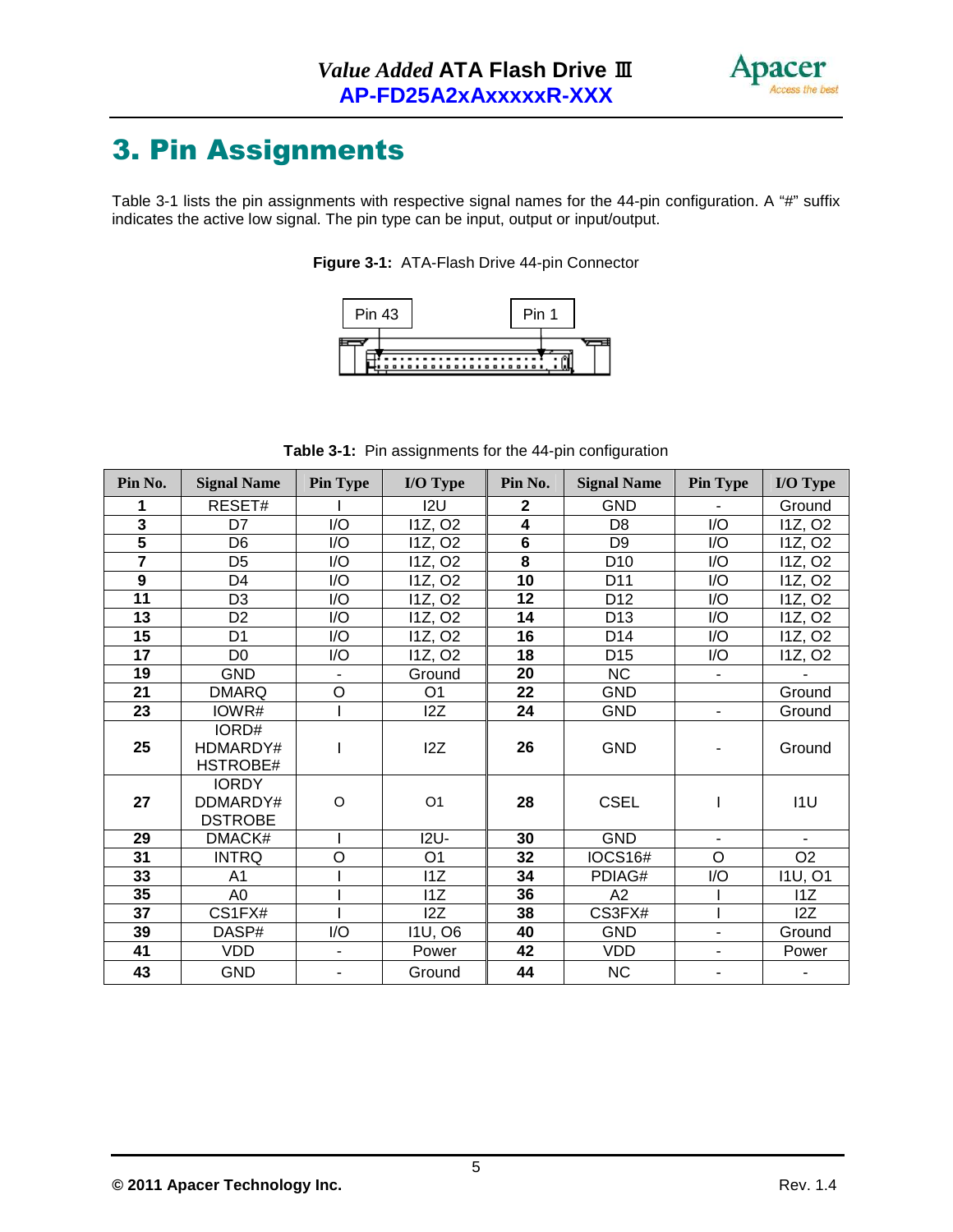

# 4. Capacity Specification

Capacity specification of the ATA-Flash Drive (AFD) product family is available as shown in Table 4-1. It lists the specific capacity and the default numbers of heads, sectors and cylinders for each product line.

| Capacity | <b>Total bytes</b> | <b>Cylinders</b> | <b>Heads</b> | <b>Sectors</b> | <b>Max LBA</b> |
|----------|--------------------|------------------|--------------|----------------|----------------|
| 256 MB   | 256,901,120        | 980              | 16           | 32             | 501,760        |
| 512 MB   | 512,483,328        | 993              | 16           | 63             | 1,000,944      |
| 1GB      | 1,024,966,656      | 1986             | 16           | 63             | 2,001,888      |
| 2GB      | 2,048,385,024      | 3969             | 16           | 63             | 4,000,752      |
| 4GB      | 4,096,253,952      | 7937             | 16           | 63             | 8,000,496      |
| 8GB      | 8,001,552,384      | 15504            | 16           | 63             | 15,628,032     |
| 16 GB    | 16,001,040,384     | 16383*           | 16           | 63             | 31,252,032     |
| 32 GB    | 32,001,048,576     | 16383*           | 16           | 63             | 62,502,048     |
| 64 GB    | 64.002.097.152     | 16383*           | 16           | 63             | 125.004.096    |

|  | <b>Table 4-1:</b> AFD capacity specifications |
|--|-----------------------------------------------|
|  |                                               |

**\***Cylinders, heads or sectors are not applicable for these capacities. Only LBA addressing applies.

## **4.1 Performance Specification**

Performance of the ATA-Flash Drive is listed in Table 4-2.

| Table 4-2: Performance specifications |  |  |  |
|---------------------------------------|--|--|--|
|---------------------------------------|--|--|--|

| Capacity<br><b>Performance</b> | 256 MB / 512 MB<br>/1GB/2GB/4GB | 8 GB | <b>16 GB</b> | 32 GB | 64 GB |
|--------------------------------|---------------------------------|------|--------------|-------|-------|
| Sustained read (MB/s)          | 25                              | 35   | 35           | 35    | 20    |
| Sustained write (MB/s)         |                                 | 10   | 15           | 20    | 10    |

Note: Above figures measured based on flash configurations.

### **4.2 Environmental Specifications**

Environmental specification of the ATA-Flash Drive which follows the MIL-STD-810F standards is available as shown in Table 4-3.

| Environment               |           | <b>Specification</b>                                                |
|---------------------------|-----------|---------------------------------------------------------------------|
|                           | Operation | $ 0\mathbb{C}$ to 70°C; -40°C to 85°C (Ext. Temp.)                  |
| Temperature               | Storage   | $-40C$ to 100C                                                      |
| Humidity                  |           | 5% to 95% RH (Non-condensing)                                       |
| Vibration (Non-Operation) |           | Sine wave: 10~2000Hz, 15G (X, Y, Z axes)                            |
| Shock (Non-Operation)     |           | Half sine wave, Peak acceleration 50 G, 11 ms (X, Y, Z; All 6 axes) |

|  | Table 4-3: ATA-Flash Drive environmental specifications |
|--|---------------------------------------------------------|
|--|---------------------------------------------------------|

6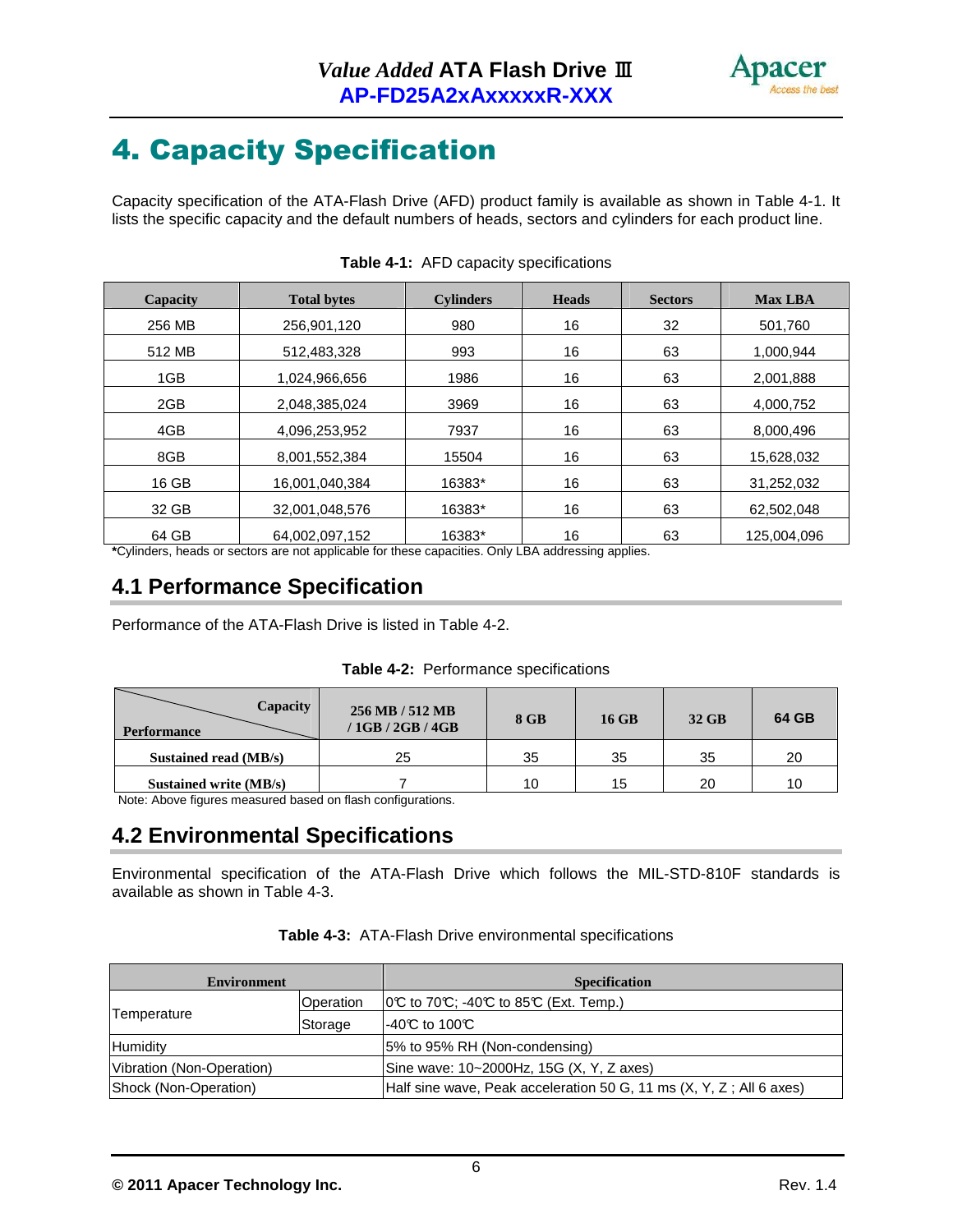

## 5. Flash Management

## **5.1 Intelligent Endurance Design**

#### **5.1.1 Advanced wear-leveling algorithms**

The NAND flash devices are limited by a certain number of write cycles. When using a file system, frequent file table updates is mandatory. If some area on the flash wears out faster than others, it would significantly reduce the lifetime of the whole device, even if the erase counts of others are far from the write cycle limit. Thus, if the write cycles can be distributed evenly across the media, the lifetime of the media can be prolonged significantly. The scheme is achieved both via buffer management and Apacerspecific advanced wear leveling to ensure that the lifetime of the flash media can be increased, and the disk access performance is optimized as well.

#### **5.1.2 S.M.A.R.T. technology**

S.M.A.R.T. is an acronym for Self-Monitoring, Analysis and Reporting Technology, an open standard allowing disk drives to automatically monitor their own health and report potential problems. It protects the user from unscheduled downtime by monitoring and storing critical drive performance and calibration parameters. Ideally, this should allow taking proactive actions to prevent impending drive failure. Apacer SMART feature adopts the standard SMART command B0h to read data from the drive. When the Apacer SMART Utility running on the host, it analyzes and reports the disk status to the host before the device is in critical condition.

#### **5.1.3 Built-in hardware ECC**

The ATA-Flash Drive uses BCH Error Detection Code (EDC) and Error Correction Code (ECC) algorithms which correct up to eight random single-bit errors for each 512-byte block of data. High performance is fulfilled through hardware-based error detection and correction.

#### **5.1.4 Enhanced data integrity**

The properties of NAND flash memory make it ideal for applications that require high integrity while operating in challenging environments. The integrity of data to NAND flash memory is generally maintained through ECC algorithms and bad block management. Flash controllers can support up to 8 bits ECC capability for accuracy of data transactions, and bad block management is a preventive mechanism from loss of data by retiring unusable media blocks and relocating the data to the other blocks, along with the integration of advanced wear leveling algorithms, so that the lifespan of device can be expanded.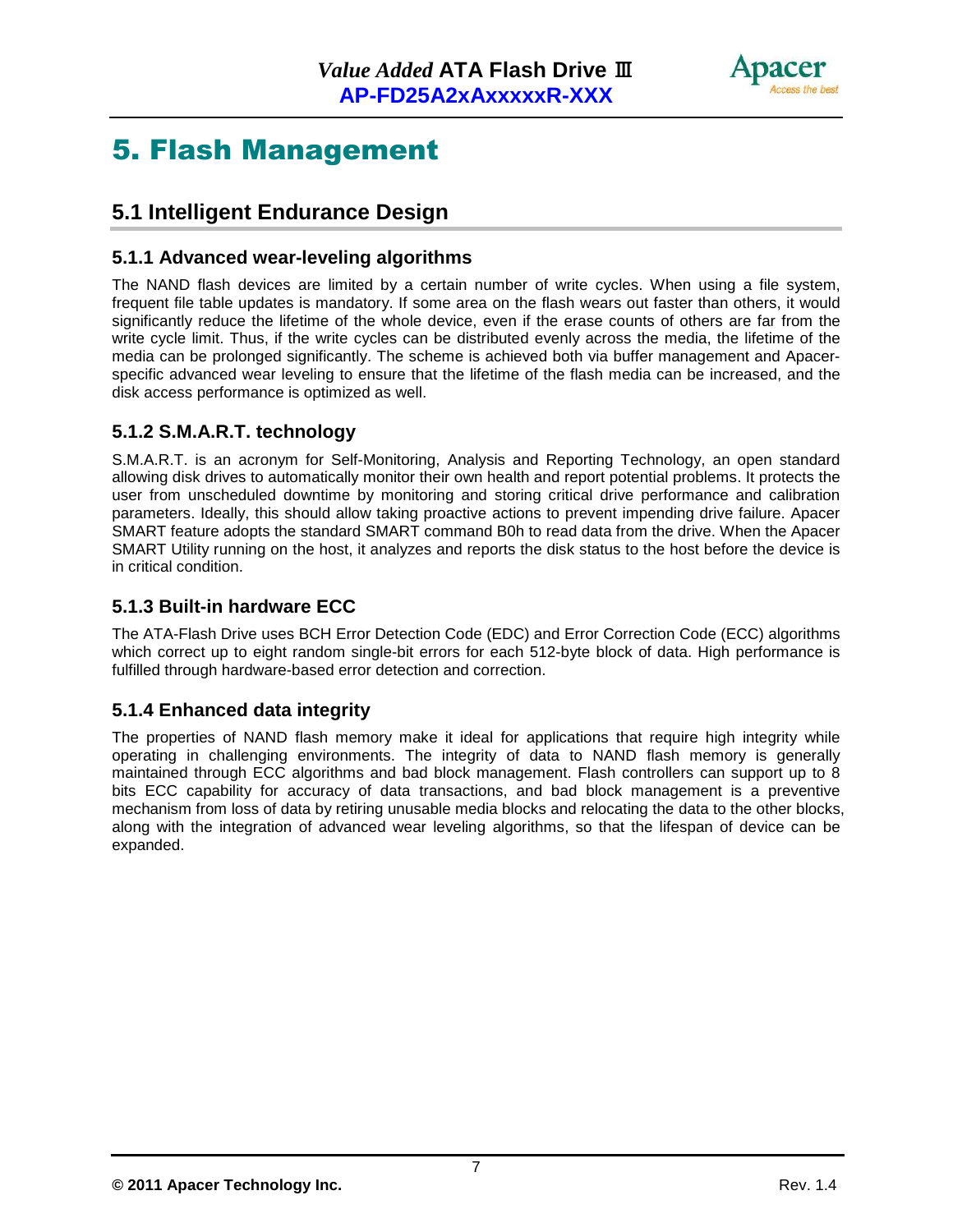

### **5.2 Intelligent Power Failure Recovery**

The Low Power Detection on the controller initiates cached data saving before the power supply to the device is too low. This feature prevents the device from crash and ensures data integrity during an unexpected blackout. Once power was failure before cached data writing back into flash, data in the cache will lost. The next time the power is on, the controller will check these fragmented data segment, and, if necessary, replace them with old data kept in flash until programmed successfully.

## **5.3 Enhanced Security Level**

#### **5.3.1 Secure protection zone**

Partitioning with static commands to logically secure data, protection zones are the solid frameworks of file vaults. 3 different types of zones, unprotected, read-only, and restricted, are offered for effortless administration. When the product is shipped out of Apacer, all sectors are in the unprotected zone, which means there is no control on any data transaction. For further management control, the read-only zone can be set to be accessed exclusively for grantees, and the restricted zone, to be as the maximum security stockade with full administration privilege required. A maximum of 4 zones can be configured as either restricted or read-only zone presenting concurrently. The space outside these 4 zones is automatically in the unprotected zone if available. After the zone has been configured, the protection zone can be de-activated or re-activated by either software methods or hardware components. Protection zone configuration is non-volatile and it will be in effect until the next set of configuration overwrites it.

#### **5.3.2 ATA Secure Erase**

Accomplished by the Secure Erase (SE) command, which added to the open ANSI standards that control disk drives, "ATA Secure Erase" is built into the disk drive itself and thus far less susceptible to malicious software attacks than external software utilities. It is a positive easy-to-use data destroy command, amounting to electronic data shredding. Executing the command causes a drive to internally completely erase all possible user data. This command is carried out within disk drives, so no additional software is required. Once executed, neither data nor the erase counter on the device would be recoverable, which blurs the accuracy of device lifespan. The process to erase will not be stopped until finished while encountering power failure, and will be continued when power is back on.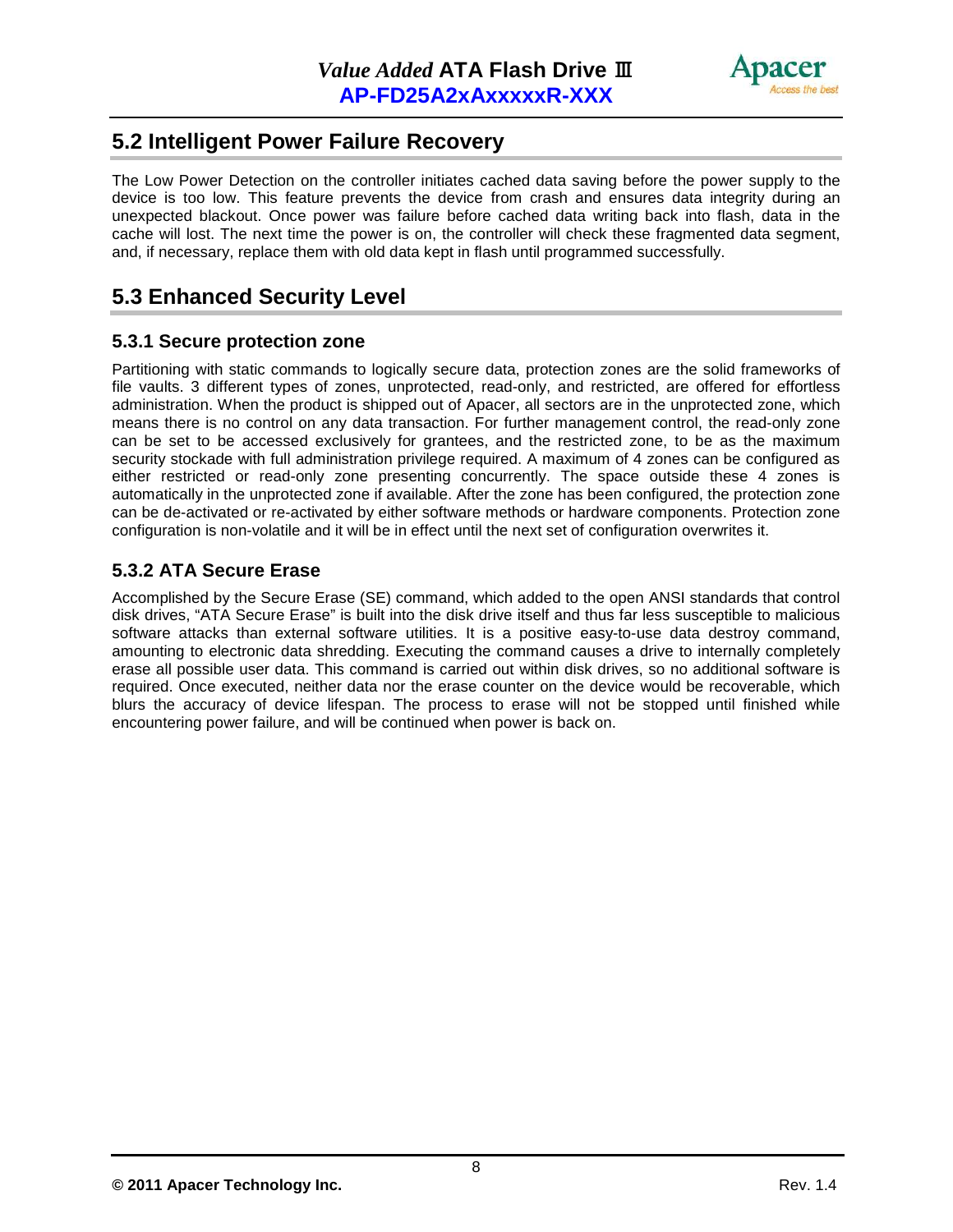

## 6. Software Interface

## **6.1 Command Set**

This section defines the software requirements and the format of the commands the host sends to the ATA-Flash Drive (AFD). Commands are issued to the AFD by loading the required registers in the command block with the supplied parameters, and then writing the command code to the command register. The manner in which a command is accepted varies.

| <b>Command</b>              | Code             | ${\bf FR}^1$                 | $SC^2$                   | SN <sup>3</sup>              | $CY^4$                   | DH <sup>5</sup> | $\mathbf{LBA}^6$             |
|-----------------------------|------------------|------------------------------|--------------------------|------------------------------|--------------------------|-----------------|------------------------------|
| Check-Power-Mode            | E5H or 98H       | $\blacksquare$               | $\overline{\phantom{a}}$ | $\blacksquare$               | ÷,                       | $D^8$           | $\blacksquare$               |
| Execute-Drive-Diagnostic    | 90H              | $\blacksquare$               | $\overline{\phantom{a}}$ | $\overline{\phantom{a}}$     | $\blacksquare$           | D               | $\blacksquare$               |
| Erase Sector(s)             | C <sub>O</sub> H | $\blacksquare$               | Υ                        | Υ                            | Υ                        | Υ               | Υ                            |
| Flush-Cache                 | E7H              | $\overline{\phantom{a}}$     | $\blacksquare$           | $\overline{\phantom{a}}$     | $\overline{\phantom{a}}$ | D               | $\overline{\phantom{a}}$     |
| Format Track                | 50H              | $\overline{\phantom{a}}$     | $Y^7$                    | $\overline{\phantom{a}}$     | Y                        | $Y^8$           | Υ                            |
| Identify-Drive              | <b>ECH</b>       | ä,                           | $\overline{\phantom{a}}$ | $\blacksquare$               | ÷,                       | D               | $\overline{\phantom{a}}$     |
| Idle                        | E3H or 97H       | $\blacksquare$               | Υ                        | $\overline{\phantom{a}}$     | $\blacksquare$           | D               | $\overline{\phantom{a}}$     |
| Idle-Immediate              | E1H or 95H       | $\blacksquare$               | $\blacksquare$           | $\overline{\phantom{a}}$     | $\overline{\phantom{a}}$ | D               | $\overline{\phantom{a}}$     |
| Initialize-Drive-Parameters | 91H              | $\blacksquare$               | Y                        | $\overline{\phantom{a}}$     | $\overline{\phantom{a}}$ | Y               | $\overline{\phantom{a}}$     |
| <b>NOP</b>                  | 00H              | $\overline{\phantom{a}}$     | $\overline{\phantom{a}}$ | $\blacksquare$               | $\blacksquare$           | D               | $\blacksquare$               |
| Read-Buffer                 | E4H              | $\overline{\phantom{a}}$     | ٠                        | $\blacksquare$               | $\blacksquare$           | D               | $\overline{\phantom{a}}$     |
| Read-DMA                    | C8H or C9H       | $\blacksquare$               | Y                        | Υ                            | Υ                        | Y               | Υ                            |
| Read-Multiple               | C <sub>4</sub> H | $\blacksquare$               | Υ                        | Υ                            | Υ                        | Y               | Υ                            |
| Read-Sector(s)              | 20H or 21H       | $\qquad \qquad \blacksquare$ | Υ                        | Υ                            | Υ                        | Υ               | Υ                            |
| Read-Verify-Sector(s)       | 40H or 41H       | $\blacksquare$               | Υ                        | Υ                            | Υ                        | Y               | Υ                            |
| Recalibrate                 | 1XH              | $\blacksquare$               | $\blacksquare$           | $\blacksquare$               | $\blacksquare$           | D               | $\blacksquare$               |
| Request-Sense               | 03H              | $\overline{\phantom{a}}$     | $\overline{\phantom{a}}$ | $\overline{\phantom{a}}$     | $\blacksquare$           | D               | $\overline{\phantom{a}}$     |
| Security-Disable-Password   | F6H              | $\blacksquare$               | ٠                        | $\overline{\phantom{a}}$     | $\blacksquare$           | D               | $\overline{\phantom{a}}$     |
| Security-Erase-Prepare      | F3H              | $\qquad \qquad \blacksquare$ | $\overline{\phantom{a}}$ | $\qquad \qquad \blacksquare$ |                          | D               | $\blacksquare$               |
| Security-Erase-Unit         | F4H              | $\blacksquare$               | $\overline{\phantom{a}}$ | $\overline{\phantom{a}}$     | $\overline{\phantom{m}}$ | D               | $\overline{\phantom{a}}$     |
| Security-Freeze-Lock        | F <sub>5</sub> H | $\blacksquare$               | $\overline{\phantom{a}}$ | $\blacksquare$               | $\blacksquare$           | D               | $\overline{\phantom{a}}$     |
| Security-Set-Password       | F <sub>1</sub> H | $\overline{\phantom{a}}$     | $\overline{\phantom{a}}$ | $\overline{\phantom{a}}$     | $\overline{\phantom{a}}$ | D               | $\overline{\phantom{a}}$     |
| Security-Unlock             | F <sub>2</sub> H | $\overline{\phantom{a}}$     | $\overline{\phantom{a}}$ | $\overline{\phantom{a}}$     | ä,                       | D               | $\qquad \qquad \blacksquare$ |
| Seek                        | 7XH              | $\blacksquare$               | $\blacksquare$           | Υ                            | Υ                        | Y               | Υ                            |
| Set-Features                | <b>EFH</b>       | $Y^7$                        | $\blacksquare$           | $\overline{\phantom{a}}$     | $\overline{\phantom{a}}$ | D               | $\overline{\phantom{a}}$     |

|  | Table 6-1: Command set (1 of 2) |  |  |
|--|---------------------------------|--|--|
|  |                                 |  |  |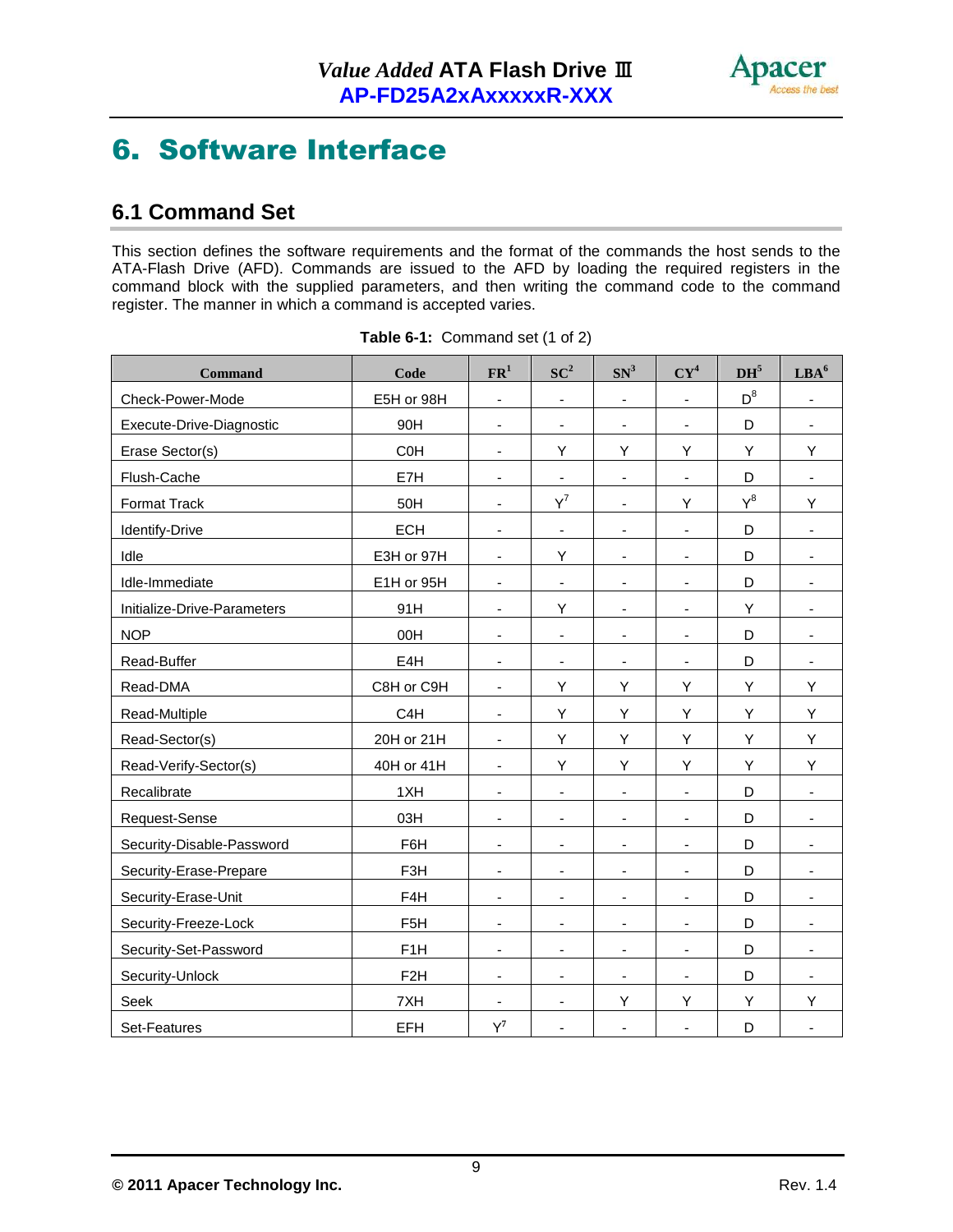

#### **Table 6-1: Command set (2 of 2)**

| <b>Command</b>               | Code             | $\mathbf{FR}^1$ | $SC^2$ | SN <sup>3</sup>          | $CY^4$                   | DH <sup>5</sup> | LBA <sup>6</sup> |
|------------------------------|------------------|-----------------|--------|--------------------------|--------------------------|-----------------|------------------|
| <b>SMART</b>                 | B <sub>0</sub> H | Υ               | Υ      | Υ                        | Y                        | D               |                  |
| Set-Multiple-Mode            | C6H              | $\blacksquare$  | Υ      | ٠                        | $\overline{\phantom{a}}$ | D               |                  |
| Set-Sleep-Mode               | E6H or 99H       | $\blacksquare$  | ۰.     | $\overline{\phantom{a}}$ | $\overline{\phantom{a}}$ | D               | $\blacksquare$   |
| Standby                      | E2H or 96H       | $\overline{a}$  |        | ٠                        | $\overline{\phantom{a}}$ | D               |                  |
| Standby-Immediate            | E0H or 94H       |                 |        | ٠                        | ٠                        | D               |                  |
| <b>Translate-Sector</b>      | 87H              | $\blacksquare$  | Υ      | Υ                        | Y                        | Υ               | Υ                |
| Write-Buffer                 | E8H              | $\blacksquare$  | ٠      | ٠                        | $\blacksquare$           | D               |                  |
| Write-DMA                    | CAH or CBH       | $\blacksquare$  | Υ      | Υ                        | Y                        | Υ               | Υ                |
| Write-Multiple               | C <sub>5</sub> H | ٠               | Υ      | Υ                        | Y                        | Υ               | Υ                |
| Write-Multiple-Without-Erase | <b>CDH</b>       | ä,              | Υ      | Υ                        | Y                        | Υ               | Υ                |
| Write-Sector(s)              | 30H or 31H       | $\blacksquare$  | Υ      | Υ                        | Y                        | Y               | Υ                |
| Write-Sector-Without-Erase   | 38H              | $\blacksquare$  | Y      | Y                        | Y                        | Y               | Υ                |
| Write-Verify                 | 3CH              | $\blacksquare$  | Y      | Υ                        | Y                        | Υ               | Υ                |

**1.** FR - Features register

**2.** SC - Sector Count register

**3.** SN - Sector Number register

**4.** CY - Cylinder registers

**5.** DH - Drive/Head register

**6.** LBA - Logical Block Address mode supported (see command descriptions for use)

**7.** Y - The register contains a valid parameter for this command

**8.** For the Drive/Head register:

Y means both the ATA-Flash Drive and Head parameters are used

D means only the ATA-Flash Drive parameter is valid and not the Head parameter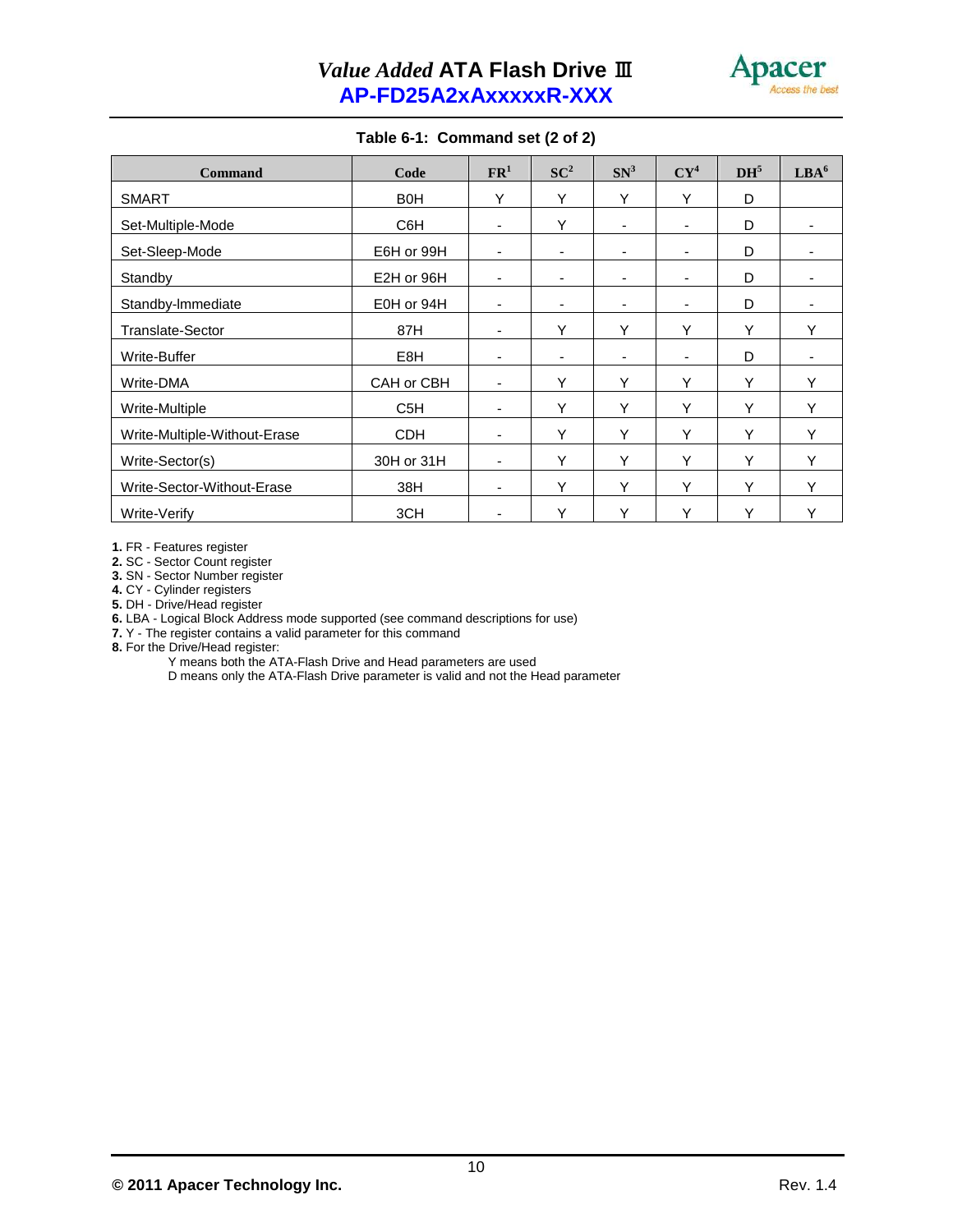

# 7. Electrical Specification

**Caution: Absolute Maximum Stress Ratings –** Applied conditions greater than those listed under "Absolute Maximum Stress Ratings" may cause permanent damage to the device. This is a stress rating only and functional operation of the device at these conditions or conditions greater than those defined in the operational sections of this data sheet is not implied. Exposure to absolute maximum stress rating conditions may affect device reliability.

| Range                       | <b>Ambient Temperature</b>              | 5V       |
|-----------------------------|-----------------------------------------|----------|
| Standard                    | $0^\circ\text{C}$ to $70^\circ\text{C}$ |          |
| <b>Extended Temperature</b> | $-40C$ to 85°C                          | 4.5-5.5V |

#### **Table 7-1:** ATA-Flash Drive operating voltage

#### **Table 7-2:** Absolute maximum power pin stress ratings

| <b>Parameter</b>                                       | <b>Symbol</b>   | <b>Conditions</b>                |
|--------------------------------------------------------|-----------------|----------------------------------|
| <b>Input Power</b>                                     | V <sub>DD</sub> | $-0.3V$ min. to 6.5V max.        |
| Voltage on any pin except $V_{DD}$ with respect to GND |                 | $-0.5V$ min. to VDD $+0.5V$ max. |

#### **Table 7-3:** Recommended system power-up timing

| Symbol     | <b>Parameter</b>            | <b>Typical</b> | <b>Maximum</b> | Units |
|------------|-----------------------------|----------------|----------------|-------|
| I PU-READY | Power-up to Ready Operation | 200            | 1000           | ms    |
| I PU-WRITE | Power-up to Write Operation | 200            | 1000           | ms    |

1. This parameter is measured only for initial qualification and after a design or process change that could affect this parameter.

## 8. Physical Characteristics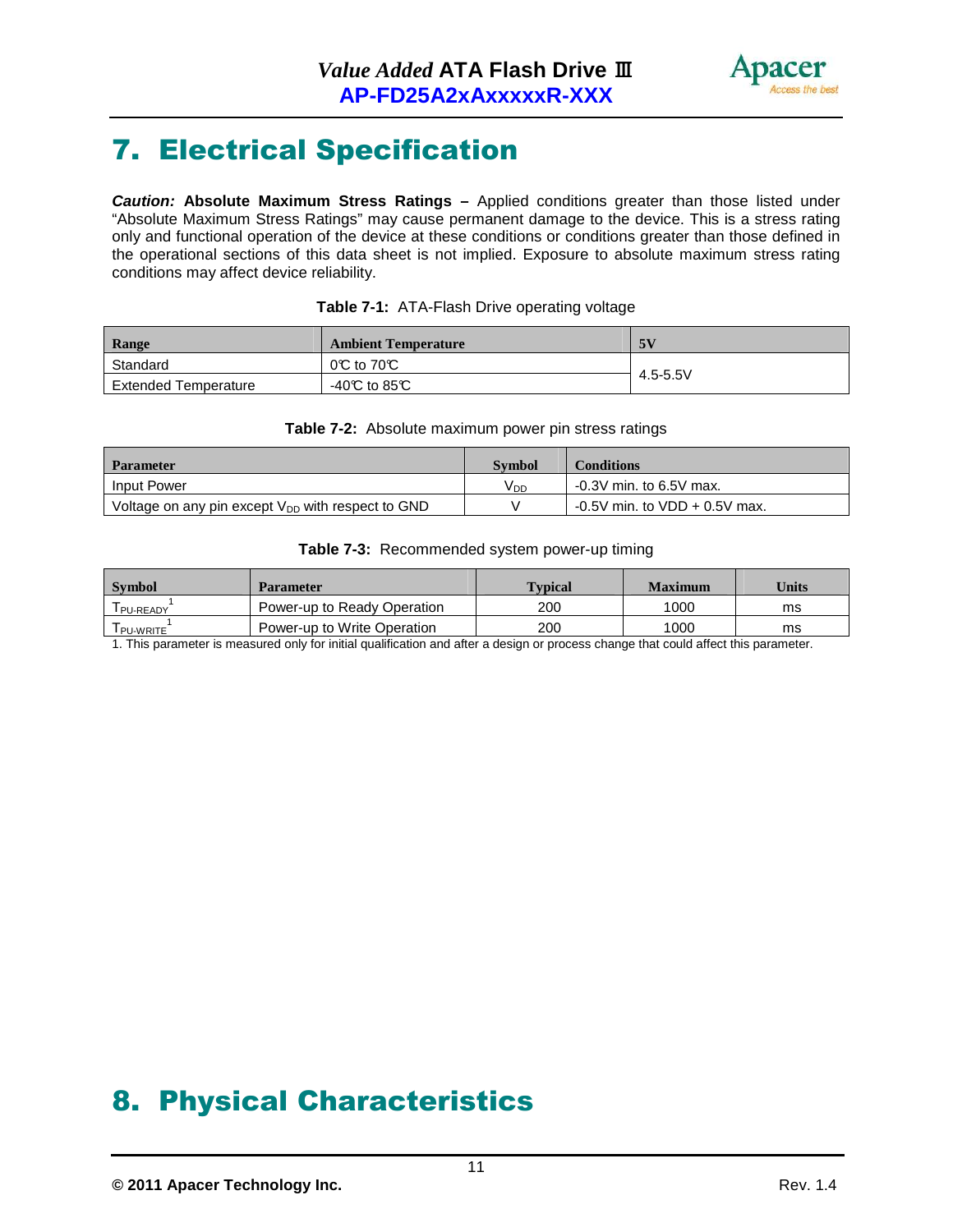### *Value Added* **ATA Flash Drive** Ⅲ **AP-FD25A2xAxxxxxR-XXX**





Unit: mm Tolerance:  $\pm$  0.2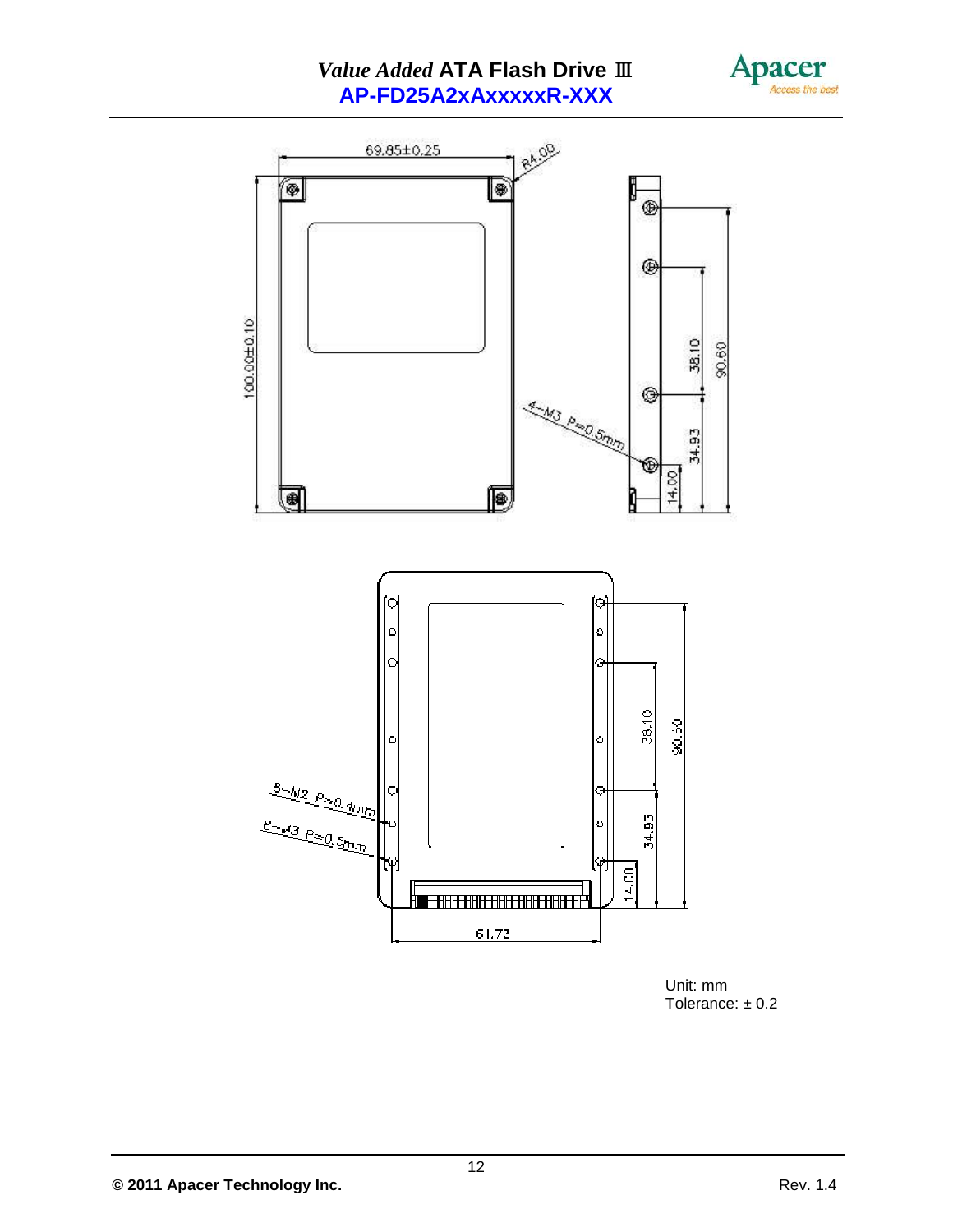### *Value Added* **ATA Flash Drive** Ⅲ **AP-FD25A2xAxxxxxR-XXX**





Unit: mm Tolerance: ± 0.2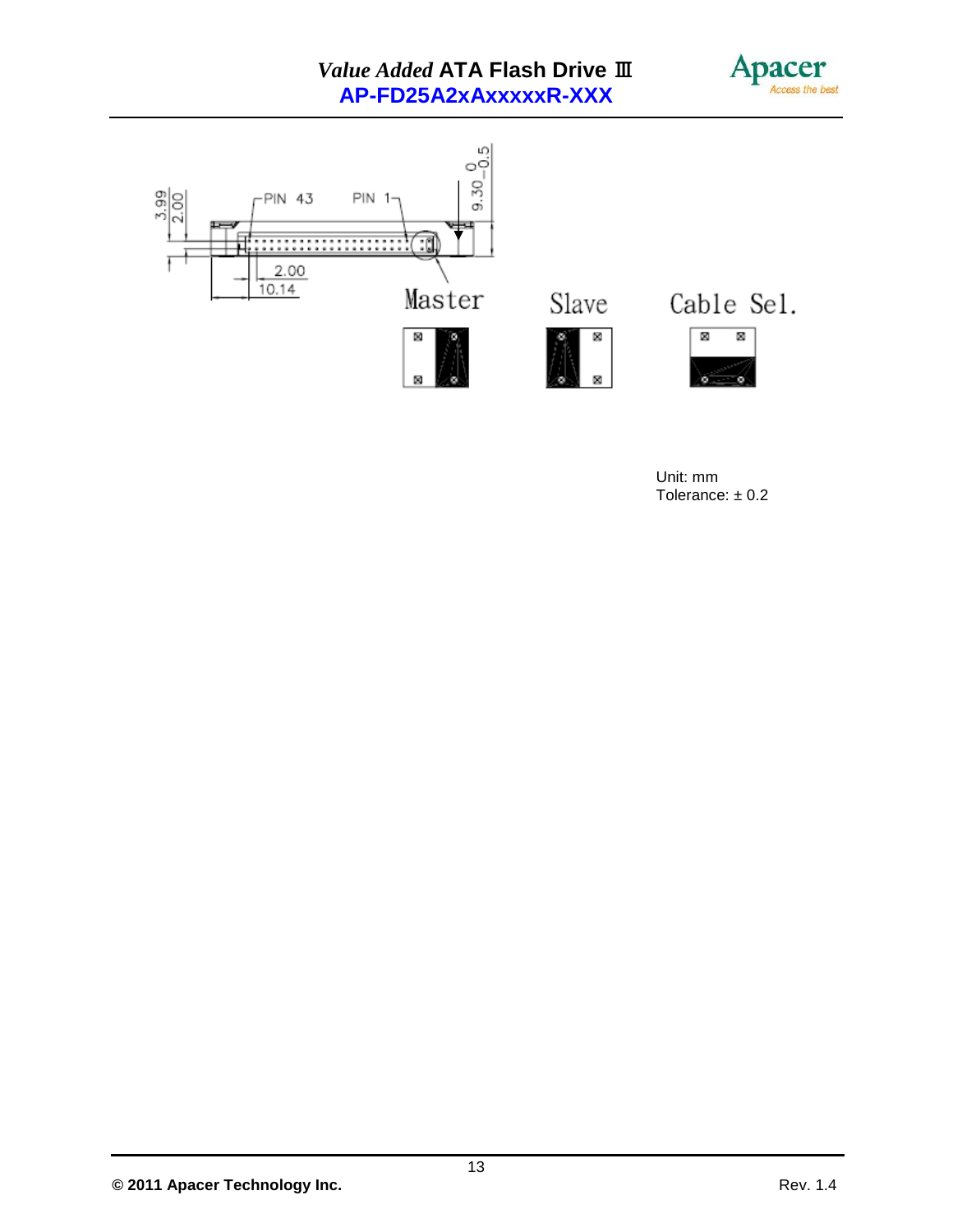

## 9. Product Ordering Information

## **9.1 Product Code Designations**

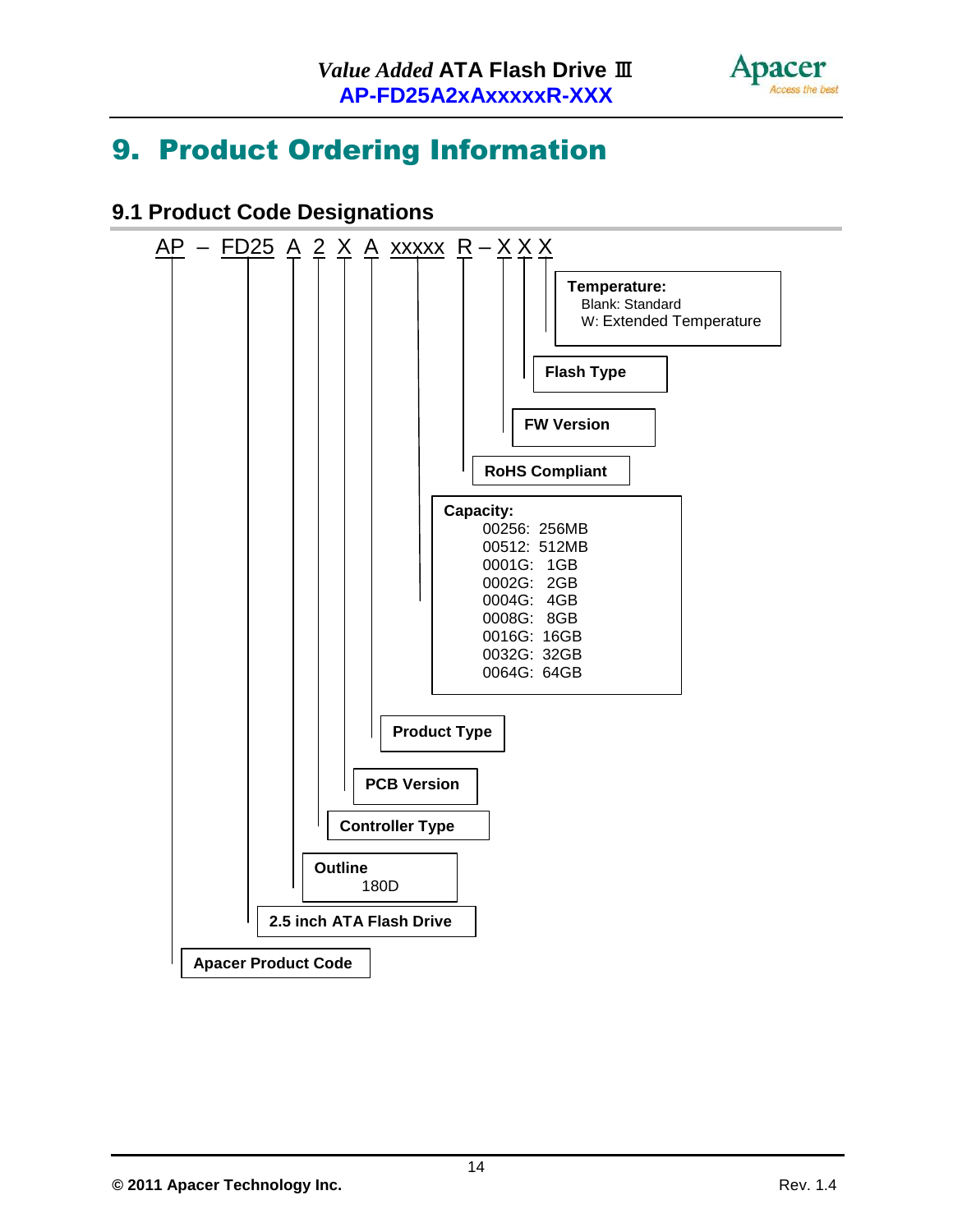

## **9.2 Valid Combinations**

| <b>Capacity</b> | <b>Standard</b>      | <b>Extended Temperature</b> |
|-----------------|----------------------|-----------------------------|
| 256MB           | AP-FD25A20A00256R-KS | AP-FD25A20A00256R-KSW       |
| 512MB           | AP-FD25A20A00512R-KS | AP-FD25A20A00512R-KSW       |
| 1GB             | AP-FD25A20A0001GR-KS | AP-FD25A20A0001GR-KSW       |
| 2GB             | AP-FD25A20A0002GR-KS | AP-FD25A20A0002GR-KSW       |
| 4GB             | AP-FD25A20A0004GR-KS | AP-FD25A20A0004GR-KSW       |
| 8GB             | AP-FD25A20A0008GR-KS | AP-FD25A20A0008GR-KSW       |
| 16GB            | AP-FD25A20A0016GR-KS | AP-FD25A20A0016GR-KSW       |
| 32GB            | AP-FD25A20A0032GR-KS | AP-FD25A20A0032GR-KSW       |
| 64GB            | AP-FD25A21A0064GR-KT | AP-FD25A21A0064GR-KTW       |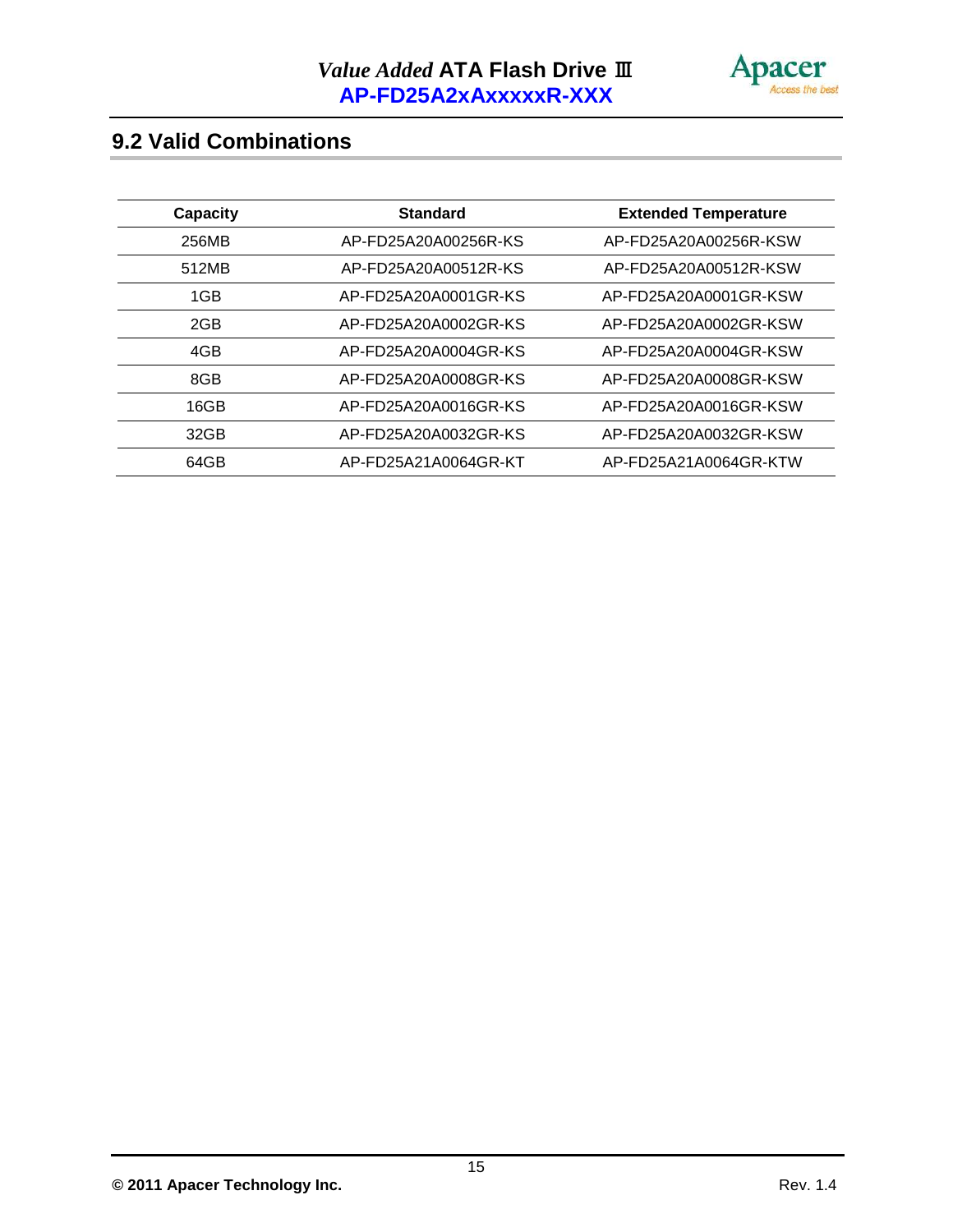

# Revision History

| <b>Revision</b> | Date       | <b>Description</b>                                                         | <b>Remark</b> |
|-----------------|------------|----------------------------------------------------------------------------|---------------|
| 1.0             | 02/03/2009 | Official release                                                           |               |
| 1.1             | 02/11/2009 | Modified document layout                                                   |               |
| 1.2             | 08/11/2009 | Combined all capacities collectively                                       |               |
| 1.3             | 09/09/2009 | Context refined                                                            |               |
| 1.4             | 03/18/2011 | Updated Performance Specification &<br><b>Product Ordering Information</b> |               |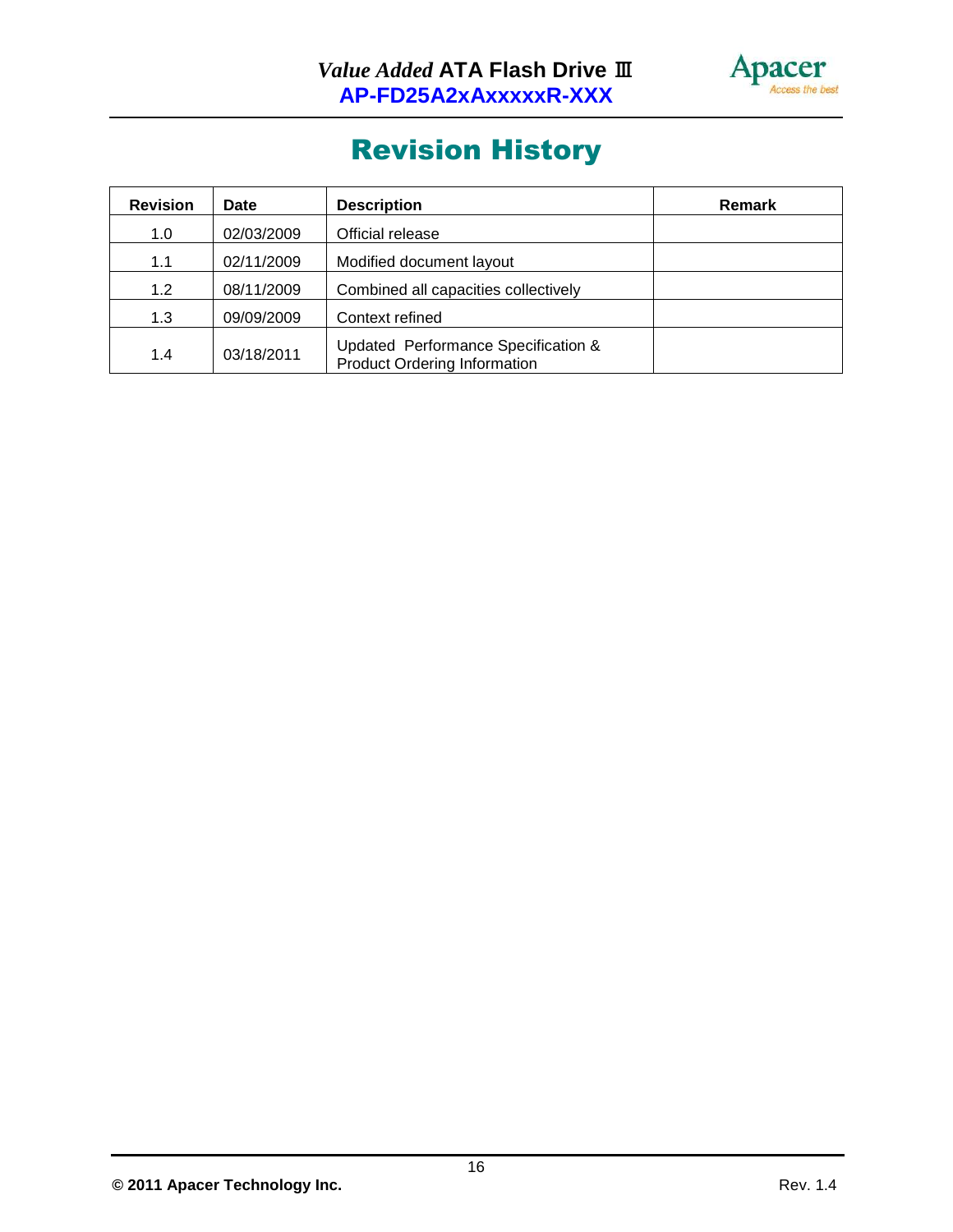

## Global Presence

| <b>Taiwan (Headquarters)</b> | Apacer Technology Inc.<br>4 <sup>th</sup> Fl., 75 Hsin Tai Wu Rd., Sec.1<br>Hsichih, 221 Taipei Hsien<br>Taiwan, R.O.C.<br>Tel: +886-2-2698-2888<br>Fax: +886-2-2698-2889<br>amtsales@apacer.com |
|------------------------------|--------------------------------------------------------------------------------------------------------------------------------------------------------------------------------------------------|
| <b>U.S.A.</b>                | Apacer Memory America, Inc.<br>386 Fairview Way, Suite102,<br>Milpitas, CA 95035<br>Tel: 1-408-586-1291<br>Fax: 1-408-935-9611<br>sa@apacerus.com                                                |
| Japan                        | Apacer Technology Corp.<br>5F, Matsura Bldg., Shiba, Minato-Ku<br>Tokyo, 105-0014, Japan<br>Tel: 81-3-5419-2668<br>Fax: 81-3-5419-0018<br>jpservices@apacer.com                                  |
| <b>Europe</b>                | Apacer Technology B.V.<br>Europalaan 89<br>5232 BC 'S-Hertogenbosch<br>The Netherlands<br>Tel: 31-73-645-9620<br>Fax: 31-73-645-9629<br>sales@apacer.nl                                          |
|                              |                                                                                                                                                                                                  |
| China                        | Apacer Electronic (Shanghai) Co., Ltd<br>1301, No.251, Xiaomuqiao Road, Shanghai,<br>200032, China<br>Tel: 86-21-5529-0222<br>Fax: 86-21-5206-6939<br>sales@apacer.com.cn                        |